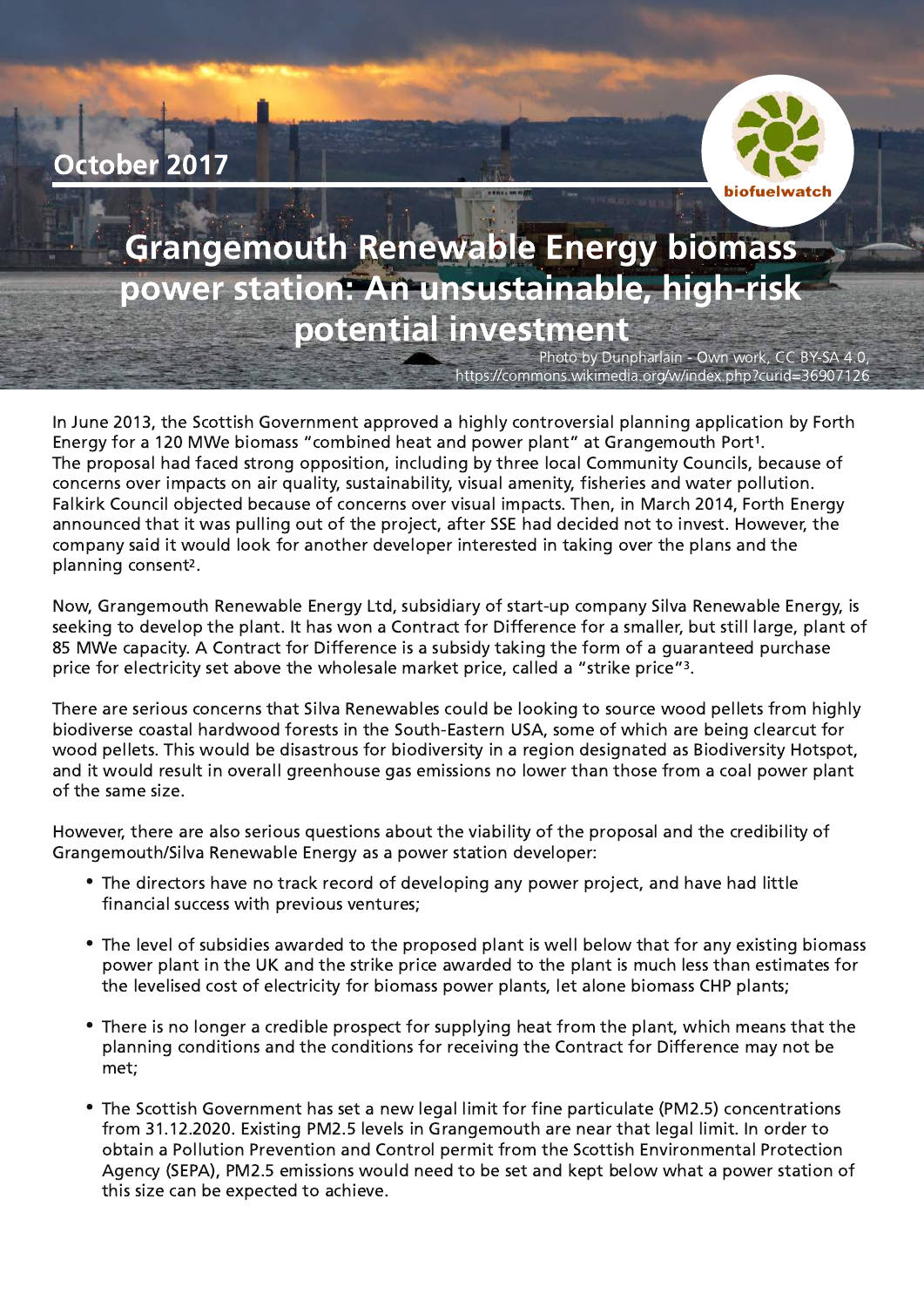# **Who are Grangemouth/Silva Renewable Energy Ltd?**

Silva Renewable Energy and its subsidiary, Grangemouth Renewable Energy (referred to as "Silva" below) were founded in 2014. The  $\,$ directors and shareholders are Adam Daniel Barnard and Philip Heasman. The Grangemouth biomass plant would be Silva's first development.

Between them A.D. Bernard and P. Heasman are directors of six other UK companies, and they were formerly directors of a total of nine companies that have been dissolved. Neither has any background in power plant development. According to Companycheck, which collects data on UK companies, the companies of which A.D. Bernard is a director have a total net worth of £92,300, and those of which P. Heasman is a director have a total net worth of £89,000 (with overlaps between both figures). A negative net worth means that those companies have greater liabilities than assets<sup>4</sup>. A.D. Bernard is director of a company called Ceres BioVentures which claims to be developing biomass supplies, but its website appears to not have been updated since 2010, and Biofuelwatch could find no published record of it having supplied any biomass at all<sup>5</sup>. l,

Until 2014, A.D. Bernard was managing director of a pellet company in the southern US, International WoodFuels LLC<sup>6</sup>. This company had advanced plans to build a pellet mill in North Carolina, although those have not materialised. Its president publicly defended practices by the largest US pellet producer, Enviva, which involve the use of wood from the clearcutting of oldgrowth coastal hardwood forests<sup>7</sup> .<br>.

## **Where might the wood come from?**

Silva plans to import all its wood as pellets<sup>8</sup>, but it has not declared where it seeks to source those pellets. However, director A.D. Bernard's past record with International WoodFuels LLC suggests that he is well connected with the pellet industry in the south-eastern US, already the largest pellet supplying region to the UK.

The southern US region where pellet mills are concentrated is a global biodiversity hotspot. with an unusually high number of endemic species of plants, fish, amphibians and reptiles<sup>9</sup>. US conservation NGOs and media reporters have documented evidence of highly biodiverse coastal hardwood forests, including swamp forests, being clearcut, with the majority of the wood from clearcuts being turned into pellets for export, especially to the UK<sup>10</sup>. Different studies<sup>11</sup> , one of them published by the UK government<sup>12</sup> .<br>| show that burning such pellets for electricity results in very high carbon emissions, even when compared to coal.

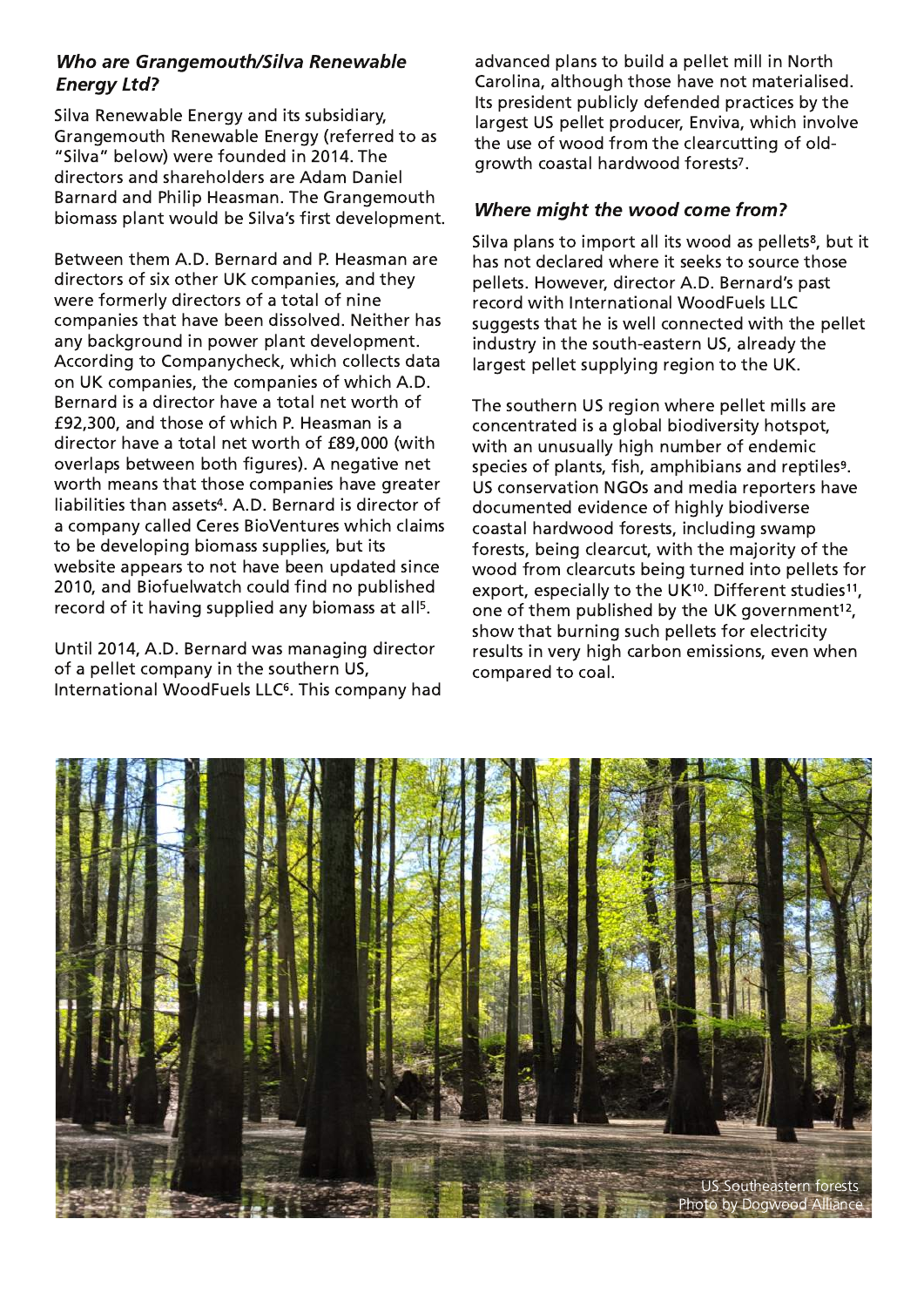### Will the power station be economically viable?

The Contract for Difference quarantees Silva a "strike price" of £74.75 per MWh of electricity sold. By comparison, the average wholesale price of electricity for the year ending 31.7.2017 was  $\verb|£47.67/MWh^{13}$ . Based on this wholesale electricity price, Silva would receive a subsidy of just £27.08/MWh.

This is far less than any existing UK biomass power plant has received. All dedicated biomass plants currently in operation receive Renewable Obligation Certificates, each worth £45.64 on average during the year ending  $30.9.2017$ 14. Electricity-only biomass power plants attract 1.4 ROCs per MWh $^{15}$  – approximately £63.90/MWh. Biomass CHP (Combined Heat and Power) plants attract 1.8 ROCs per MWh, (approx £82.15/MWh) - over three times the level of subsidy for the Grangemouth plant.

A biomass CHP plant is under construction in Teesside, having been awarded a strike price of £125/MWh, subsequently increased to  $E$ 134.87/MW16, which, based on recent wholesale electricity prices, represents a subsidy of  $E$ 87.20/MWh - 3.2 times the level Silva will receive.

A 2016 study by Arup<sup>17</sup>, commissioned and published by the then Department for Energy and Climate change, provided estimates for the levelised cost of electricity for different technologies classified as renewable. For dedicated biomass power stations, the lowest estimate, based on 214 prices, was a cost of £96/MWh. The levelised cost of electricity for biomass CHP plants was even higher.

A recent analysis by Vivid Economics looked at coal-to-biomass conversions rather than dedicated biomass plants with or without CHP. It is widely agreed that the cost of biomass conversions is lower than that of new-build biomass plants. Vivid Economics<sup>18</sup> calculated that the levelised cost of electricity for biomass conversions would be  $£89/MWh$  in both 2020 and 2025.

This estimate may be an optimistic one because an economic forecast by FutureMetrics commissioned by Argus Biomass Report predicts global wood pellet prices to rise steeply from 2017 onwards<sup>19</sup>.

The strike price awarded to the Grangemouth biomass plant is thus well below any estimate for the levelised costs of electricity production. It is difficult to see how this plant could ever operate without incurring ongoing losses.

# No credible heat supply

In order to be paid the Contract for Difference, Silva will have to submit annual operating data to show that the plant meets the criteria of "Good Quality Combined Heat and Power"<sup>20</sup> This will require Silva to supply sufficient heat from the plant to one or more customers.

Back in 2013, Forth Energy had convinced the Reporter and the Scottish Government that it had a realistic prospect of selling steam from the plant to the nearby INEOS refinery, with whom it was in discussions about such a heat supply. No other likely heat customer was identified during the planning application and public inquiry.

However, in June this year, INEOS announced plans to build its own energy plant to supply steam to its refinery $^{21}$ . This shows that INEOS is no longer looking to buy steam from a new biomass plant. Another larger industrial heat user, Cala Chem, had a planning application for its own combined heat and power station approved by Falkirk Council in January 2017<sup>22</sup>  $\ddot{\cdot}$ This means that Silva would likely find it very difficult to comply with the Contract for Difference requirement to operate the plant as a Combined Heat and Power plant.

#### Air pollution

The proposed power station will require a Pollution Prevention and Control Permit from SEPA. This will set conditions on emissions limits to ensure compliance with the Industrial Emissions Directive and with Air Quality Regulations. From 31.12.2020, a new legal limit for annual average  $PM^{2.5}$  concentrations of  $10\mu$ g/m<sup>3</sup> will come into force across Scotland<sup>23</sup> i. Falkirk Council's Air Quality Progress Report 2016 shows that this level was exceeded outside the Town Hall in Grangemouth in 2011, 2012, 2013 and 2014, and was only just met in 2015 $^{24}$ .

Wood combustion is the single biggest cause of  $PM<sup>2.5</sup>$  emissions in the UK<sup>25</sup>, and evidence from the UK's largest coal-to-biomass conversion, by Drax Plc., shows that particulate emissions are significant higher from wood rather than coal burning in power stations<sup>26</sup>. It is therefore difficult to see how a biomass power station of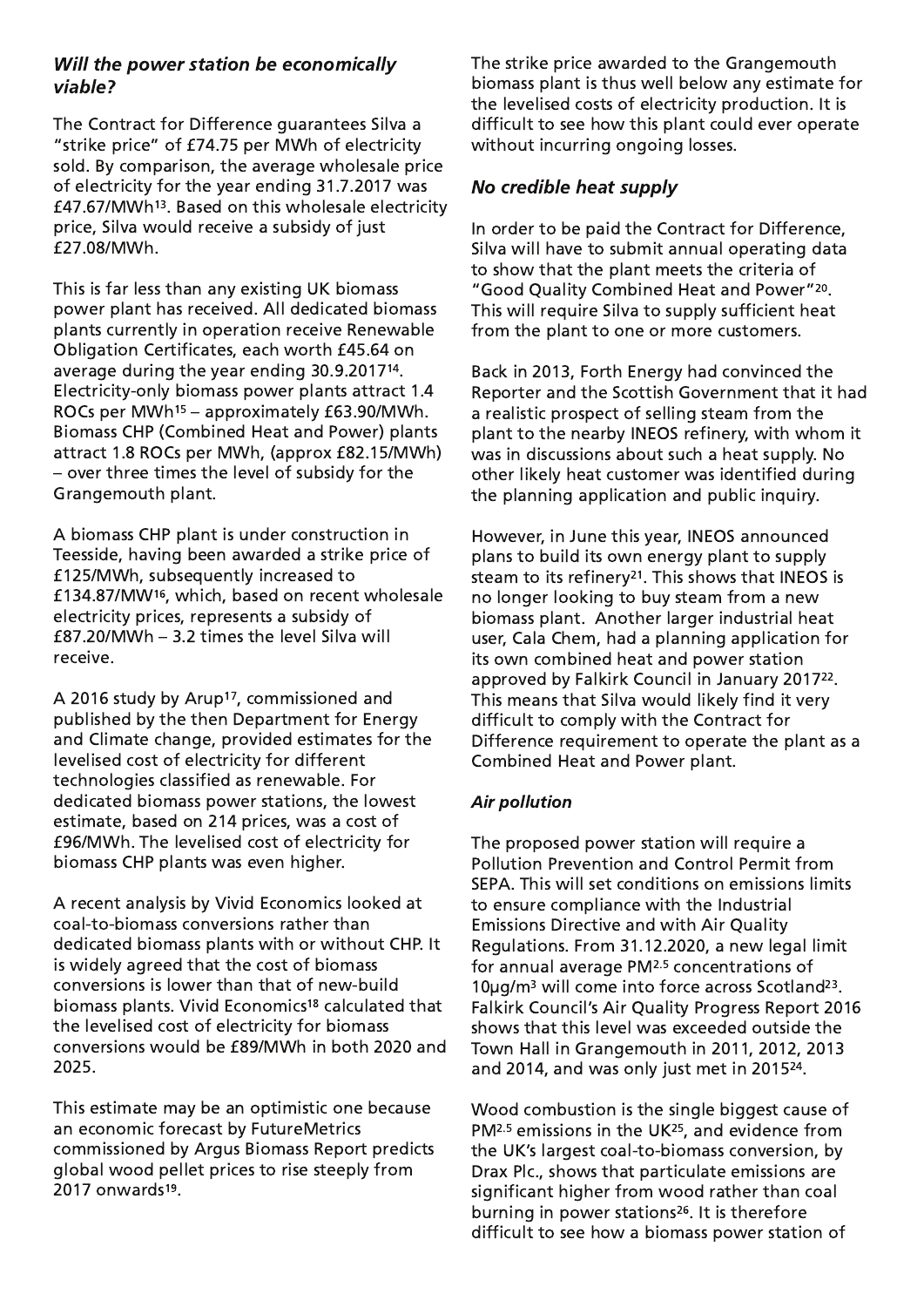the size proposed by Silva could operate within particulate emissions which would have to be imposed by SEPA in order to comply with the new Air Quality regulations.

# **Conclusion**

There are serious concerns about the local impacts of the power plant proposed by Silva, and about the impacts on forests and climate, particularly since one of the two directors of Silva has had close links to the pellet industry in North Carolina, where highly destructive logging practices inside a global biodiversity hotspot have been well-documented and are increasingly linked to pellet production.

There are also serious questions about the viability of the proposal: The company directors have no background in delivering any power or other infrastructure projects. Silva's ability to comply with the "good quality CHP" requirement for the Contract for Difference is question, as is its ability to operate such a large power plant in compliance with new Scottish air quality regulations on small particulates (PM<sup>2.5</sup>). Finally, the subsidy level awarded for this plant is so low that it is highly questionable whether the plant could ever operate without incurring ongoing losses.

## **References**

1. www.dpea.scotland.gov.uk/CaseDetails.aspx?ID=105123

2. www.bbc.co.uk/news/uk-scotland-26767705

## $\mathbf{R}$

www.gov.uk/government/uploads/system/uploads/attachment data/file/643560/CFD allocation round \_2\_outcome\_FINAL.pdf

4. Cumulative figures from companycheck.co.uk for director nos. 914956907, 917660384, 906552562, 918232890, 917660381, 906385256

5. Ceres Bioventures: www2.ceresventures.co.uk/

6. http://woodfuels.com/about/leadership/ and https://www.linkedin.com/in/niel-barnard-9b398713/?trk=public-profile-join-page

7. https://www.coastalreview.org/2014/12/ports-pressing-ahead-wood-pellet-plans/

8. https://www.linkedin.com/in/niel-barnard-9b398713/?trk=public-profile-join-page

9. http://www.cepf.net/news/top\_stories/Pages/Announcing-the-Worlds-36th-Biodiversity-Hotspot.aspx#.WeE6LltSwkl

10. dogwoodalliance.org/wp-content/uploads/2017/05/NRDC\_2014-2017Booklet\_DigitalVersionresize.pdf and wsj.com/articles/SB10001424127887324082604578485491298208114 and /reports.climatecentral.org/pulp-fiction/1

11. www.biofuelwatch.org.uk/biomass-resources/resources-on-biomass/

12. Life-Cycle Impacts of Biomass Electricity in 2020, Dr Anna Stephenson and Professor David MacKay, DECC, July 2014.

13. www.ofgem.gov.uk/data-portal/electricity-prices-day-ahead-baseload-contracts-monthly-averageqb